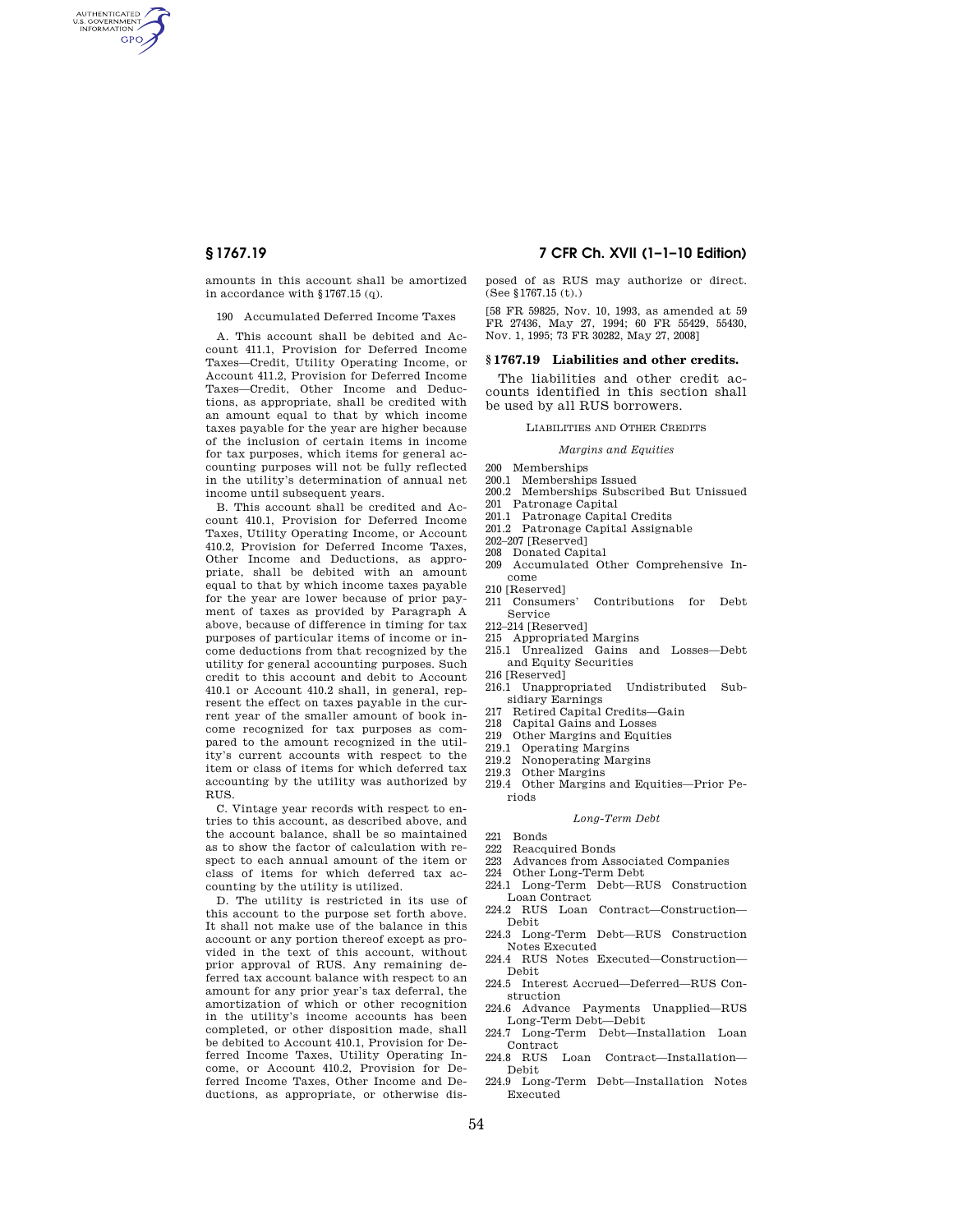- 224.10 RUS Notes Executed—Installation— Debit 224.11 Other Long-Term Debt—Subscrip-
- tions 224.12 Other Long-Term Debt—Supple-
- mental Financing 224.13 Supplemental Financing Notes Exe-
- cuted—Debit 224.14 Other Long-Term Debt—Miscella-
- neous
- 224.15 Notes Executed—Other—Debit 224.16 Long-Term Debt—RUS Economic De-
- velopment Notes Executed 224.17 RUS Notes Executed—Economic De-
- velopment—Debit 224.18 Other Long-Term Debt—Grant Funds
- 225 Unamortized Premium on Long-Term Debt
- 226 Unamortized Discount on Long-Term Debt—Debit

# *Other Noncurrent Liabilities*

- 227 Obligations Under Capital Leases—Noncurrent
- 228.1 Accumulated Provision for Property Insurance
- 228.2 Accumulated Provision for Injuries and Damages
- 228.3 Accumulated Provision for Pensions and Benefits
- 228.4 Accumulated Miscellaneous Operating Provisions
- 229 Accumulated Provision for Rate Refunds

### *Current and Accrued Liabilities*

- 231 Notes Payable
- 232 Accounts Payable
- 232.1 Accounts Payable—General
- 232.2 Accounts Payable—RUS Construction
- 232.3 Accounts Payable—Other
- 233 Notes Payable to Associated Companies 234 Accounts Payable to Associated Companies
- 235 Customer Deposits
- 236 Taxes Accrued
- 236.1 Accrued Property Taxes
- 236.2 Accrued U.S. Social Security Tax—Unemployment
- 236.3 Accrued U.S. Social Security Tax— F.I.C.A.
- 236.4 Accrued State Social Security Tax— Unemployment
- 236.5 Accrued State Sales Tax—Consumers
- 236.6 Accrued Gross Revenue or Gross Receipts Tax
- 236.7 Accrued Taxes—Other
- 237 Interest Accrued
- 238 Patronage Capital and Patronage Refunds Payable
- 238.1 Patronage Capital Payable
- 238.2 Patronage Refunds Payable
- 239 Matured Long-Term Debt
- 240 Matured Interest
- 241 Tax Collections Payable
- 242 Miscellaneous Current and Accrued Liabilities
- 242.1 Accrued Rentals
- 242.2 Accrued Payroll
- 242.3 Accrued Employees' Vacations and Holidays
- 242.4 Accrued Insurance
- 242.5 Other Current and Accrued Liabilities
- 243 Obligations Under Capital Leases—Current

### *Deferred Credits*

251 [Reserved]

- 252 Customer Advances for Construction
- 253 Other Deferred Credits
- 253.1 Other Deferred Credits—Consumers'
- Energy Prepayments
- 254 Other Regulatory Liabilities
- 255 Accumulated Deferred Investment Tax Credits
- 256 Deferred Gains from Disposition of Utility Plant
- 257 Unamortized Gain on Reacquired Debt
- 281 Accumulated Deferred Income Taxes— Accelerated Amortization Property
- 282 Accumulated Deferred Income Taxes— Other Property
- 283 Accumulated Deferred Income Taxes— Other

LIABILITIES AND OTHER CREDITS

### *Margins and Equities*

### 200 Memberships

A. This account shall include the total amount of memberships issued and subscribed.

B. Account 200 shall be subaccounted as follows:

- 200.1 Memberships Issued
- 200.2 Memberships Subscribed But Unissued

# 200.1 Memberships Issued

A. This account shall include the face value of membership certificates outstanding. A detailed record shall be maintained to show for each member, the name, address, date of payment, amount paid, and certificate number.

B. If membership fees are applied against energy bills, this account shall be debited for the full amount of the membership with the offsetting credit to the appropriate accounts receivable, and to accounts payable for any refundable amounts. Any balances that cannot be refunded, due to inability to locate the member or because of bylaw restrictions, shall be credited to Account 208, Donated Capital. If determination of the ultimate disposition of the fees cannot be made immediately, the amount involved should be transferred to Account 253, Other Deferred Credits, until the determination is made.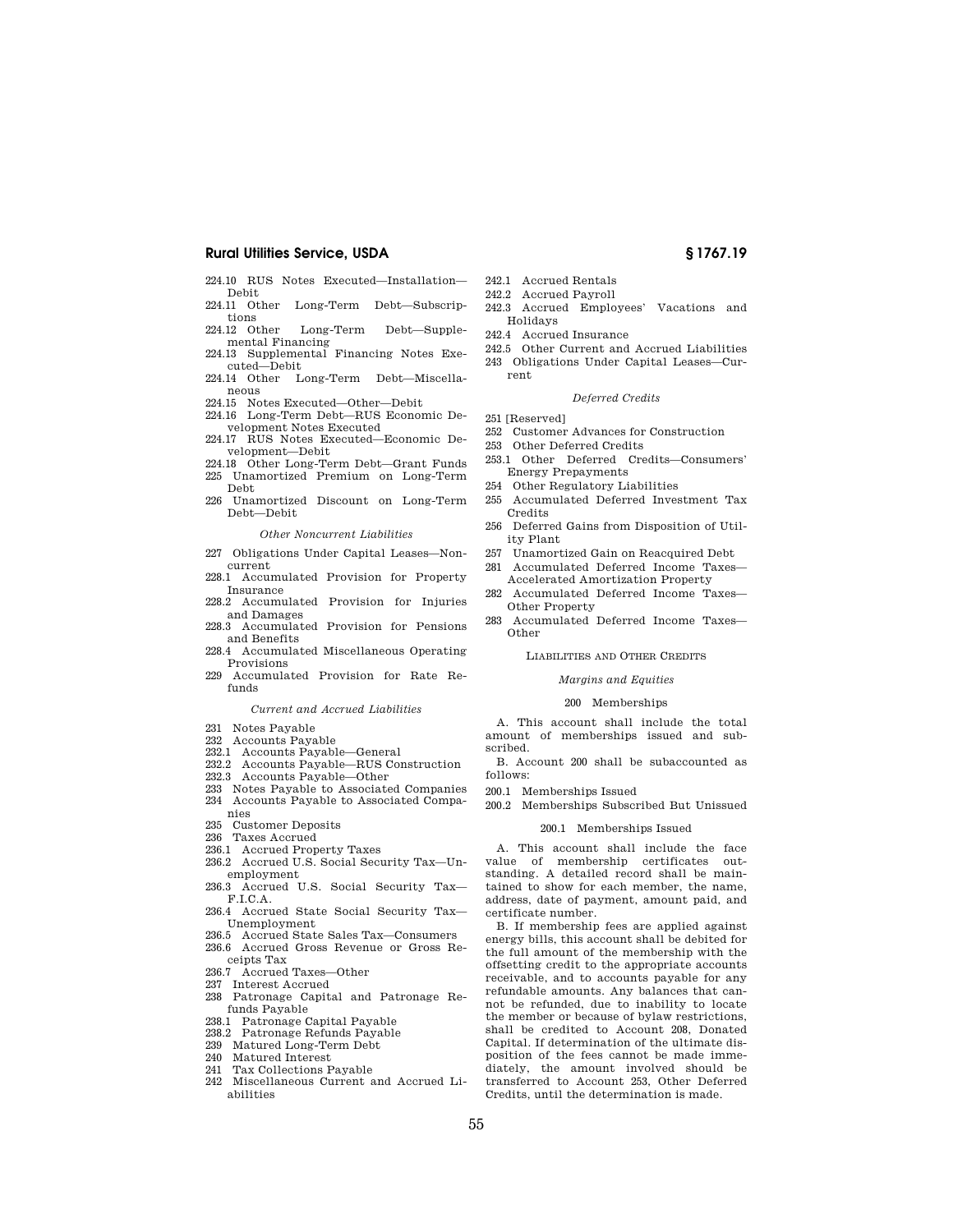C. When a transfer fee is collected, the transaction shall be recorded by debiting Account 131.1, Cash—General, and crediting Account 451, Miscellaneous Service Revenues, with the fee collected.

200.2 Memberships Subscribed But Unissued

This account shall include the face value of memberships subscribed for but not issued. When certificates are issued, the amount of the memberships shall be transferred to Account 200.1, Memberships Issued.

# 201 Patronage Capital

A. This account shall include the total amount of patronage capital assignable and assigned.

B. Account 201 shall be subaccounted as follows:

201.1 Patronage Capital Credits

201.2 Patronage Capital Assignable

### 201.1 Patronage Capital Credits

A. This account shall include the amounts of patronage capital which have been assigned to individual patrons. A subsidiary record, ''patronage capital ledger,'' shall be maintained, containing an account for each patron who has furnished capital under a capital credits plan.

B. When the return of patrons' capital to individual patrons has been authorized by the board of directors (or trustees), the amounts authorized shall be transferred to Account 238.1, Patronage Capital Payable. (See also Account 217, Retired Capital Credits-Gain.)

### 201.2 Patronage Capital Assignable

A. This account shall include all amounts transferred from Account 219.1, Operating Margins; Account 219.2, Nonoperating Margins; Account 219.3, Other Margins; and Account 219.4, Other Margins and Equities— Prior Periods, which are assignable to individual patrons' capital accounts.

B. Entries to this account shall be made so as to clearly disclose the nature and source of each transaction. Amounts so assigned shall be transferred to Account 201.1, Patronage Capital Credits.

### 202–207 [Reserved]

### 208 Donated Capital

This account shall include credits arising from forfeiture of membership fees and from donations of capital not otherwise provided for. Entries to this account shall be made so as to clearly disclose the nature and source of each transaction.

# **§ 1767.19 7 CFR Ch. XVII (1–1–10 Edition)**

### 209 Accumulated Other Comprehensive Income

A. This account shall include revenues, expenses, gains, and losses that are properly includable in other comprehensive income during the period. Examples of other comprehensive income include foreign currency items, minimum pension liability adjustment, unrealized gains and losses on certain investments in debt and equity securities, and cash flow hedges. Records supporting the entries to this account shall be maintained so that the utility can furnish the amount of other comprehensive income for each item included in this account.

B. This account shall also be debited or credited, as appropriate, with amounts of accumulated other comprehensive income that have been included in the determination of net income during the period and in accumulated other comprehensive income in prior periods. Separate records for each category of items shall be maintained to identify the amount of the reclassification adjustments from accumulated other comprehensive income to earning made during the period.

### 210 [Reserved]

### 211 Consumers' Contributions for Debt Service

This account shall include the amounts billed to consumers as ''amortization charges'' for the purpose of servicing longterm debt.

### 212–214 [Reserved]

### 215 Appropriated Margins

This account shall include all amounts appropriated as reserves from margins. The account shall be so maintained as to show the amount of each separate reserve and the nature and amounts of the debits and credits thereto.

### 215.1 Unrealized Gains and Losses—Debt and Equity Securities

This account shall include the unrealized holding gains and losses for available-forsale securities.

### 216 [Reserved]

### 216.1 Unappropriated Undistributed Subsidiary Earnings

This account shall include the balances, either debit or credit, of undistributed retained earnings of subsidiary companies since their acquisition. When dividends are received from subsidiary companies relating to amounts included in this account, this account shall be debited and Account 219.2, Nonoperating Margins, credited.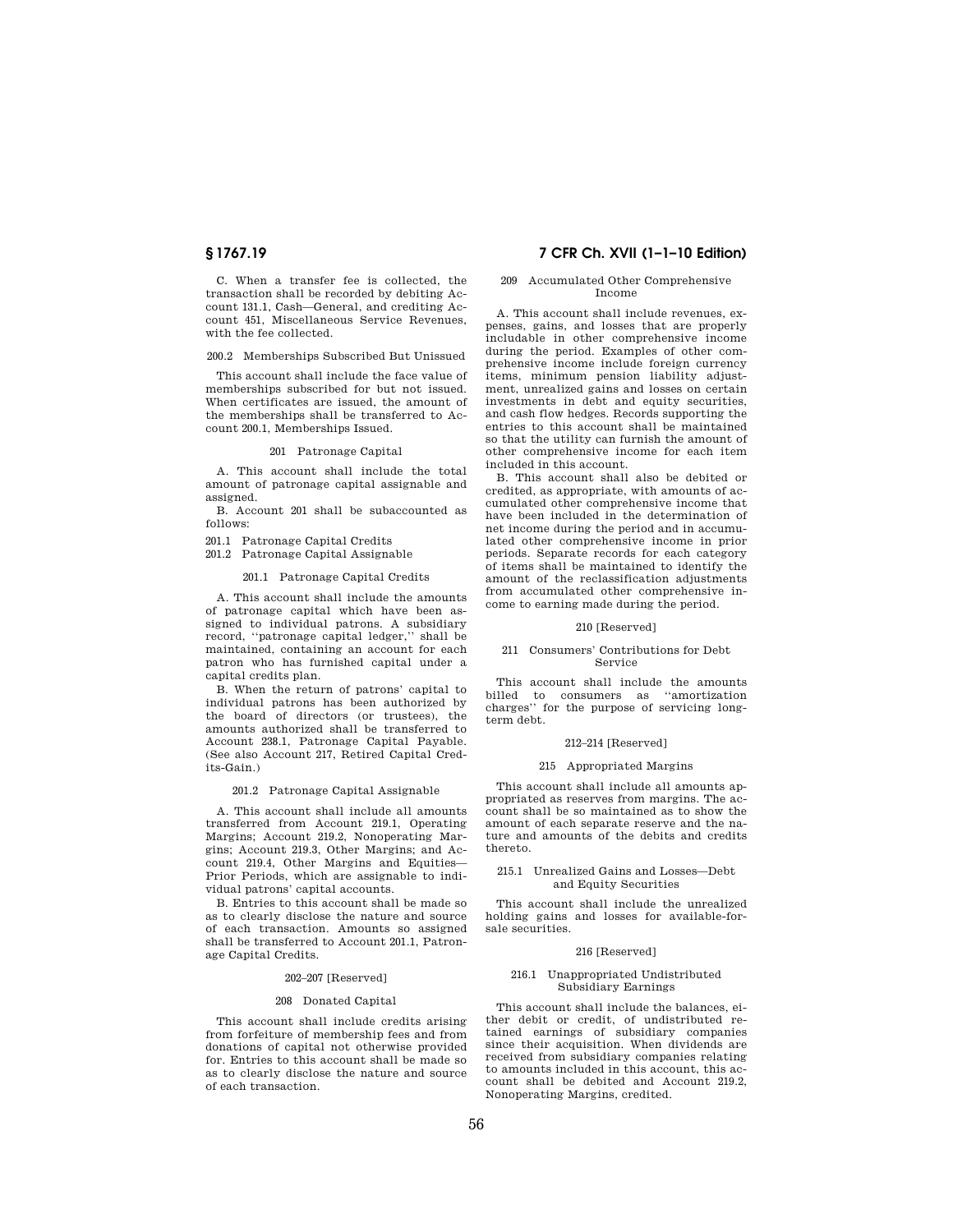## 217 Retired Capital Credits—Gain

A. This account shall include credits resulting from the retirement of patronage capital through settlement of individual patrons' capital credits at less than 100 percent of the capital assigned to the patron. The portion of patronage capital not returned to the patrons, under such settlements, shall be debited to Account 201.1, Patronage Capital Credits, and credited to this account.

B. This account shall also include amounts representing patronage capital authorized to be retired to patrons who cannot be located. Returned checks issued for retirements of patronage capital, after an appropriate waiting period, shall be credited to this account, and a record maintained adequate to enable the cooperative to make payment to the patron if and when a claim has been established by the consumer.

# 218 Capital Gains and Losses

No entries shall be made to this account without the prior approval of RUS unless it is to distribute past capital gains and losses as capital credits or to eliminate accumulated capital losses in conformance with the bylaws of the cooperative.

### 219 Other Margins and Equities

A. This account shall include total amount of margins and equities from all sources.

B. Account 219 shall be subaccounted as follows:

- 219.1 Operating Margins
- 219.2 Nonoperating Margins
- 219.3 Other Margins
- 219.4 Other Margins and Equities—Prior Periods

### 219.1 Operating Margins

This account shall be debited or credited with the balances arising from transactions, the details of which have been recorded in Accounts 400, 401, 402, 403, 404, 405, 406, 407, 408, 412, 413, 414, 423, 424, 425, 426, 427, 428, and 431. Accounts 400, 401, and 402 are control accounts and, at the option of the borrower may or may not be used. If they are not used, the detailed revenue and expense accounts shall be closed directly to this account.

### 219.2 Nonoperating Margins

This account shall be debited or credited with the balances arising from transactions, the details of which have been recorded in Accounts 415, 416, 417, 417.1, 418, 419, 419.1, 421, 421.1, 421.2, 422, 434, and 435.

### 219.3 Other Margins

No entries shall be made to this account unless it is to distribute or eliminate prior balances in conformance with the bylaws of the cooperative.

### 219.4 Other Margins and Equities—Prior Periods

A. This account shall include significant nonrecurring transactions relating to prior periods. To be significant, the transaction must be of sufficient magnitude to justify redistribution of patronage capital credits already allocated for such prior periods.

B. All entries to this account must receive RUS prior approval.

C. These transactions are limited to items to (1) correct an error in the financial statements of a prior year, and (2) make adjustments that result from realization of income tax benefits of preacquisition operating loss carryforwards. This account shall also include the related income taxes (state and Federal) on items included herein.

D. Amounts in this account shall be transferred at the end of the year to Account 219.1, Operating Margins, or Account 219.2, Nonoperating Margins, as appropriate. Also, at the end of the year, these amounts should be transferred from Account 219.1, or Account 219.2 to Account 201.2, Patronage Capital Assignable, when appropriate.

### *Long-Term Debt*

### 221 Bonds

This account shall include, in a separate subdivision for each class and series of bonds, the face value of the actually issued and unmatured bonds which have not been retired or cancelled; also the face value of such bonds issued by others, the payment of which has been assumed by the utility.

# 222 Reacquired Bonds

A. This account shall include the face value of bonds actually issued or assumed by the utility and reacquired by it and not retired or cancelled. The account for reacquired debt shall not include securities which are held by trustees in sinking or other funds.

B. When bonds are reacquired, the difference between face value, adjusted for unamortized discount, expenses or premium, and the amount paid upon reacquisition, shall be included in Account 189, Unamortized Loss on Reacquired Debt, or Account 257, Unamortized Gain on Reacquired Debt, as appropriate. (See §1767.15  $(q)$ .)

### 223 Advances from Associated Companies

A. This account shall include the face value of notes payable to associated companies and the amount of open book accounts representing advances from associated companies. It does not include notes and open accounts representing indebtedness subject to current settlement which are includible in Account 233, Notes Payable to Associated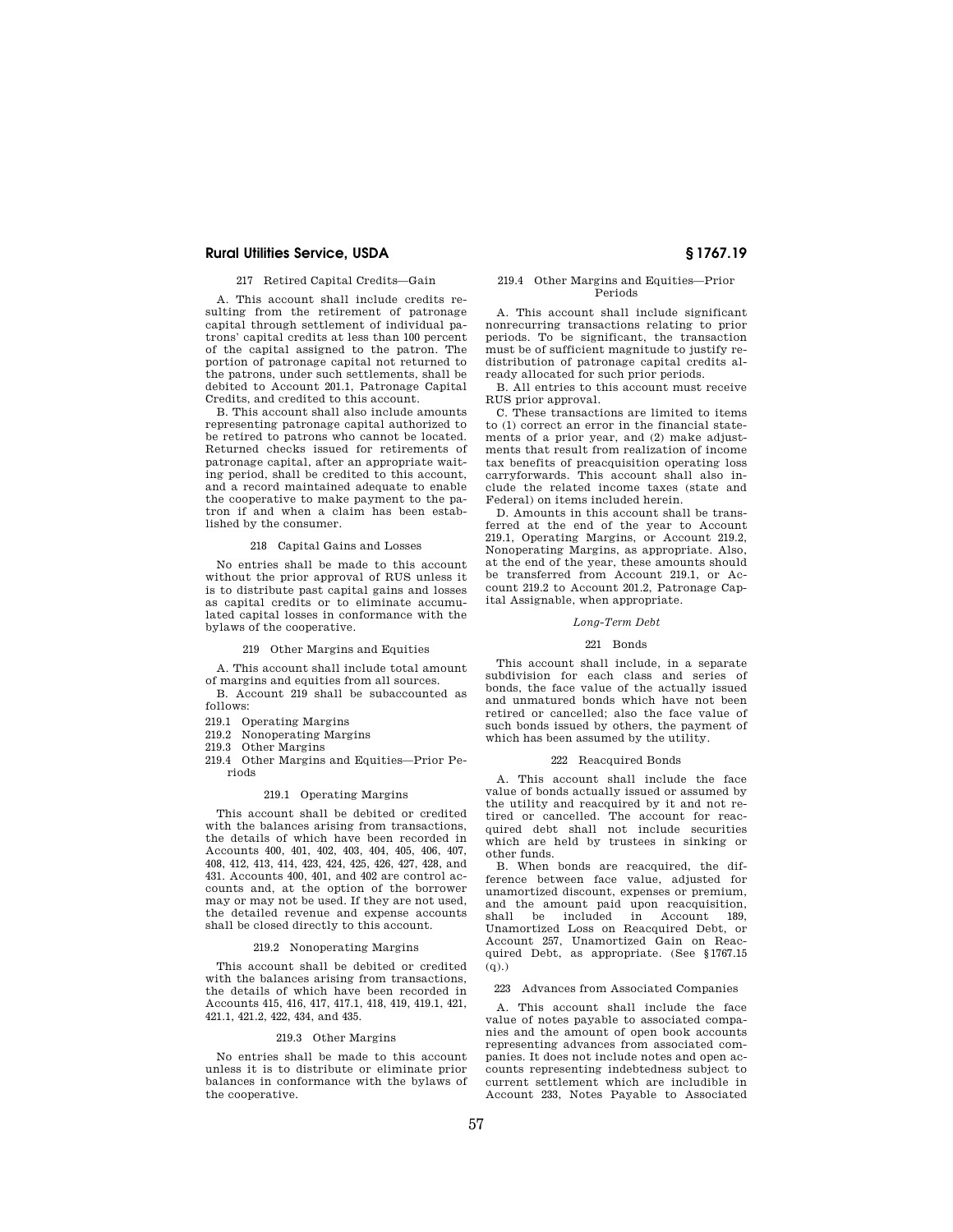Companies, or Account 234, Accounts Payable to Associated Companies.

B. The records supporting the entries to this account shall be so kept that the utility can furnish complete information concerning each note and open account.

### 224 Other Long-Term Debt

A. This account shall include, until maturity, all long-term debt not otherwise provided for. This covers such items as receivers' certificates, real estate mortgages executed or assumed, assessments for public improvements, notes and unsecured certificates of indebtedness not owned by associated companies, receipts outstanding for longterm debt, and other obligations maturing more than one year from the date of issue or assumption.

B. Account 224 shall be subaccounted as follows:

224.1 Long-Term Debt—RUS Construction Loan Contract

224.2 RUS Loan Contract—Construction— Debit

224.3 Long-Term Debt—RUS Construction Notes Executed

224.4 RUS Notes Executed—Construction— Debit

224.5 Interest Accrued—Deferred—RUS Construction

224.6 Advance Payments Unapplied—RUS Long-Term Debt—Debit

224.7 Long-Term Debt—Installation Loan Contract

224.8 RUS Loan Contract—Installation— Debit

224.9 Long-Term Debt—Installation Notes Executed

224.10 RUS Notes Executed—Installation— Debit

224.11 Other Long-Term Debt—Subscriptions

224.12 Other Long-Term Debt—Supplemental Financing

224.13 Supplemental Lender Notes Executed—Debit

224.14 Other Long-Term Debt—Miscellaneous

224.15 Notes Executed—Other—Debit

224.16 Long-Term Debt—RUS Economic Development Notes Executed

224.17 RUS Notes Executed—Economic Development—Debit

224.18 Other Long-Term Debt—Grant Funds

### 224.1 Long-Term Debt—RUS Construction Loan Contract

A. This account shall include the contractual obligation to RUS on construction loans covered by loan contract but not by executed notes.

B. This account is to be used at the option of the borrower.

# **§ 1767.19 7 CFR Ch. XVII (1–1–10 Edition)**

### 224.2 RUS Loan Contract—Construction— Debit

A. This account shall include the total loans (for construction purposes) which are covered by loan contract but not by executed notes.

B. This account is to be used at the option of the borrower.

### 224.3 Long-Term Debt—RUS Construction Notes Executed

This account shall include the contractual liability to RUS on construction notes executed. Records shall be maintained to show separately for each class of obligation all details as to the date of obligation, date of maturity, interest date and rate, and securities for the obligation.

### 224.4 RUS Notes Executed—Construction— Debit

This account shall include the total amount of the unadvanced RUS loans for construction purposes, which are covered by executed notes. When advances are received from the RUS for construction, this account shall be credited and Account 131.2, Cash— Construction Fund—Trustee, debited with the amount of cash advanced.

## 224.5 Interest Accrued—Deferred—RUS Construction

This account shall include interest on RUS construction obligations deferred by the terms of mortgage notes or extension agreements.

### 224.6 Advance Payments Unapplied—RUS Long-Term Debt—Debit

A. This account shall include principal payments on mortgage notes paid in advance of the date due and not applied to a specific note. Also, include in this account interest savings which are accrued and added to the advance payment unapplied.

B. At such time as these payments are applied to a specific note or loan balances, this account shall be credited and the long-term debt account debited with the amount so applied.

### 224.7 Long-Term Debt—Installation Loan Contract

A. This account shall include the contractual obligation to RUS on installation loans covered by loan contract but not covered by executed notes.

B. This account is to be used at the option of the borrower.

### 224.8 RUS Loan Contract—Installation— Debit

A. This account shall include the total loans for installation purposes which are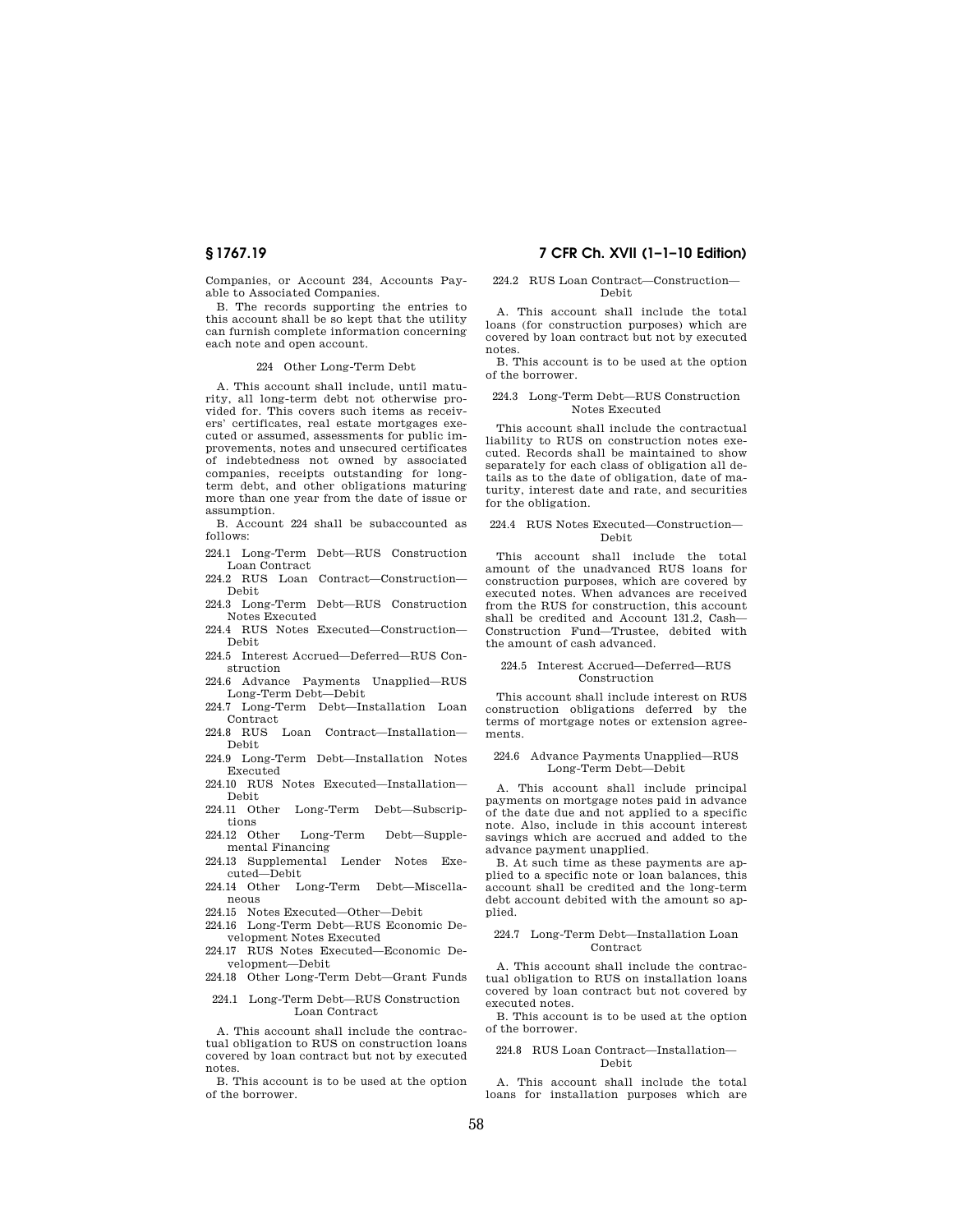covered by loan contract but not by executed notes.

B. This account is to be used at the option of the borrower.

## 224.9 Long-Term Debt—Installation Notes Executed

This account shall include the contractual liability to RUS on installation notes executed.

### 224.10 RUS Notes Executed—Installation— Debit

This account shall include the total amount of unadvanced loans for installation purposes, which are covered by executed note. When advances are received from RUS, this account shall be credited and Account 131.3, Cash—Installation Loan and Collection Fund, debited with the amount of cash advanced.

### 224.11 Other Long-Term Debt— Subscriptions

This account shall include the contractual obligation to purchase CFC Capital Term Certificates and any other similar obligation relating to supplemental financing.

### 224.12 Other Long-Term Debt— Supplemental Financing

This account shall include the contractual liability to CFC or other supplemental lenders for that portion of funds borrowed which mature in more than one year.

# 224.13 Supplemental Financing Notes Executed—Debit

This account shall include the total amount of the unadvanced loans for construction purposes, which are covered by executed notes to CFC or other supplemental lender. This account shall be debited with the face amount of notes executed. When advances are received from a supplemental lender for construction, this account shall be credited and Account 131.2, Cash—Construction Fund—Trustee, debited with the amount of cash advanced.

# 224.14 Other Long-Term Debt-Miscellaneous

This account shall include the amount of other long-term debt not provided for elsewhere.

### 224.15 Notes Executed—Other—Debit

This account shall include the total amount of the unadvanced loans for construction purposes, which are covered by executed notes to others not included in the foregoing accounts. When advances are received from such supplemental lender, this account shall be credited and Account 131.2,

Cash—Construction Fund—Trustee, debited with the amount of cash so advanced.

### 224.16 Long-Term Debt—RUS Economic Development Notes Executed

This account shall include the contractual liability to RUS on rural economic development notes executed. Records shall be maintained to show separately for each class of obligation all details as to the date of obligation, date of maturity, interest date and rate, and securities for the obligation.

### 224.17 RUS Notes Executed—Economic Development—Debit

This account shall include the total amount of the unadvanced RUS loans for rural economic development purposes, which are covered by executed notes. When advances are received from the RUS for rural economic development projects, this account shall be credited and Account 131.12, Cash— General—Economic Development Funds, debited with the amount of cash advanced.

### 224.18 Other Long-Term Debt—Grant Funds

This account shall include the total amount of Rural Development grant funds awarded for rural economic development purposes, which are subject to repayment at the conclusion of the project. (See Sec. 1767.41, Interpretation 626, Rural Economic Development Loan and Grant Program.)

## 225 Unamortized Premium on Long-Term Debt

A. This account shall include the excess of the cash value of consideration received over the face value upon the issuance or assumption of long-term debt securities.

B. Amounts recorded in this account shall be amortized over the life of each respective issue under a plan which will distribute the amount equitably over the life of the security. The amortization shall be on a monthly basis, with the amounts thereof to be credited to Account 429, Amortization of Premium on Debt—Credit. (See §1767.15 (q).)

### 226 Unamortized Discount on Long-Term Debt—Debit

A. This account shall include the excess of the face value of long-term debt securities over the cash value of consideration received therefor, related to the issue or assumption of all types and classes of debt.

B. Amounts recorded in this account shall be amortized over the life of the respective issues under a plan which will distribute the amount equitably over the life of the securities. The amortization shall be on a monthly basis, wit the amounts thereof charged to Account 428, Amortization of Debt Discount and Expense. (See §1767.15 (q).)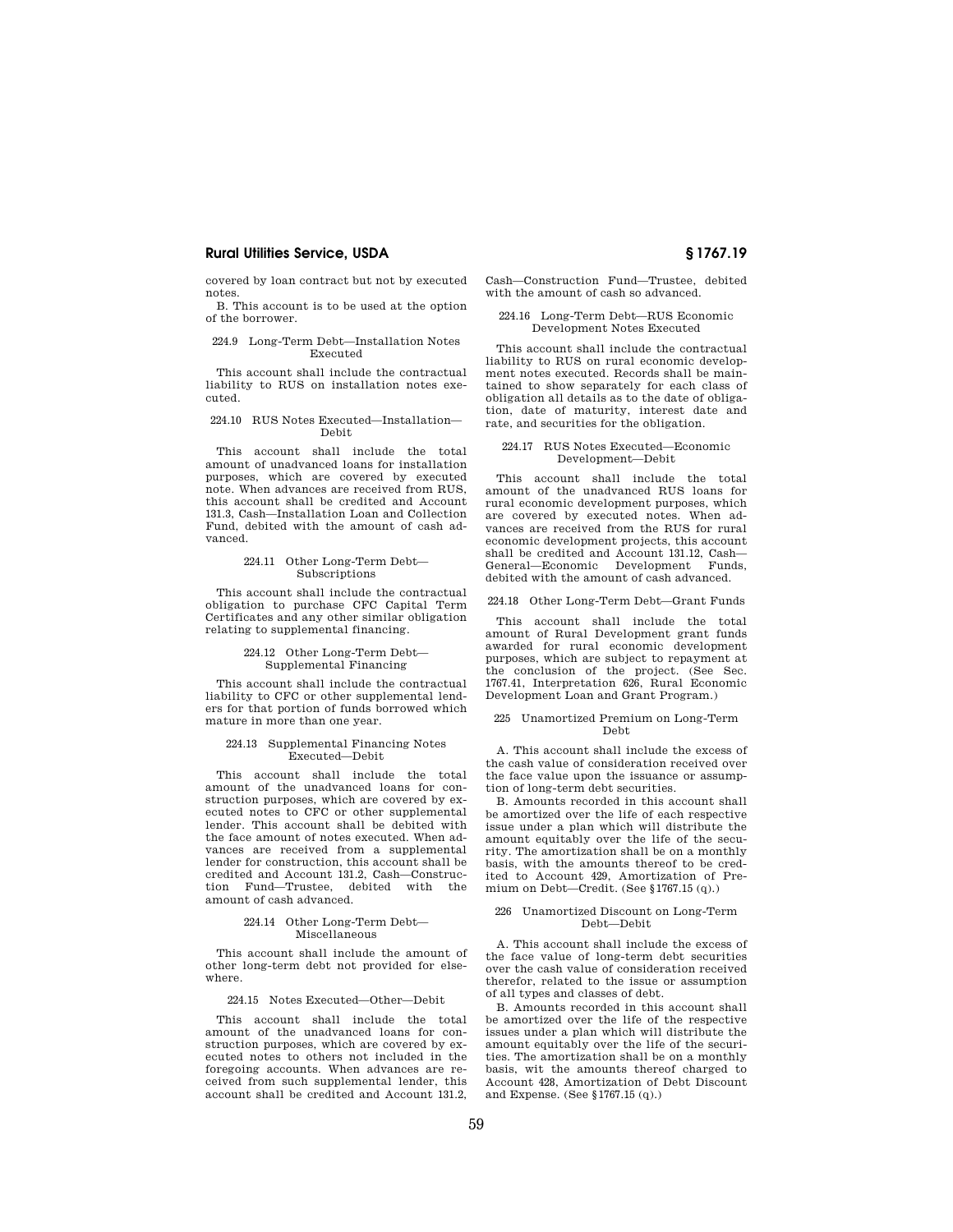# *Other Noncurrent Liabilities*

### 227 Obligations Under Capital Leases— Noncurrent

This account shall include the portion not due within one year, of the obligations recorded for the amounts applicable to leased property recorded as assets in Account 101.1, Property Under Capital Leases; Account 120.6, Nuclear Fuel Under Capital Leases; or Account 121, Nonutility Property.

### SPECIAL INSTRUCTIONS

No amounts shall be credited to Accounts 228.1 through 228.4 unless authorized by a regulatory authority or authorities to be collected in the utility's rates.

### 228.1 Accumulated Provision for Property Insurance

A. This account shall include amounts reserved by the utility for losses through accident, fire, flood, or other hazards to its own property or property leased from others, not covered by insurance. The amounts charged to Account 924, Property Insurance, or other appropriate accounts to cover such risks shall be credited to this account. A schedule of risks covered shall be maintained, giving a description of the property involved, the character of the risks covered and the rates used.

B. Charges shall be made to this account for losses covered, not to exceed the account balance. Details of these charges shall be maintained according to the year the casualty occurred which gave rise to the loss.

### 228.2 Accumulated Provision for Injuries and Damages

A. This account shall be credited with amounts charged to Account 925, Injuries and Damages, or other appropriate accounts, to meet the probable liability, not covered by insurance, for deaths or injuries to employees and others and for damages to property neither owned nor held under lease by the utility.

B. When liability for any injury or damage is admitted by the utility either voluntarily or because of the decision of a court or other lawful authority, such as a workmen's compensation board, the admitted liability shall be charged to this account and credited to the appropriate current liability account. Details of these charges shall be maintained according to the year the casualty occurred which gave rise to the loss.

NOTE: Recoveries or reimbursements for losses charged to this account shall be credited hereto; the cost of repairs to property of others, if provided for herein, shall be charged to this account.

# **§ 1767.19 7 CFR Ch. XVII (1–1–10 Edition)**

### 228.3 Accumulated Provision for Pensions and Benefits

A. This account shall include provisions made by the utility and amounts contributed by employees for pensions, accident and death benefits, savings, relief, hospital, and other provident purposes, where the funds are included in the assets of the utility either in general or in segregated fund accounts.

B. Amounts paid by the utility for the purpose for which this liability is established shall be charged hereto.

C. A separate account shall be kept for each kind of provision included herein.

NOTE: If employee pension or benefit plan funds are not included among the assets of the utility but are held by outside trustees, payments into such funds, or accruals therefor, shall not be included in this account.

### 228.4 Accumulated Miscellaneous Operating Provisions

A. This account shall include all operating provisions which are not provided for elsewhere.

B. This account shall be maintained in such a manner as to show the amount of each separate provision and the nature and amounts of the debits and credits thereto.

NOTE: This account includes only provisions as may be created for operating purposes and does not include any reservations of income, the credits for which should be recorded in Account 215, Appropriated Margins.

### 229 Accumulated Provision for Rate Refunds

A. This account shall be credited with amounts charged to Account 449.1, Provision for Rate Refunds, to provide for estimated refunds where the utility is collecting amounts in rates subject to refund.

B. When a refund of any amount recorded in this account is ordered by a regulatory authority, such amount shall be charged hereto and credited to Account 242, Miscellaneous Current and Accrued Liabilities.

C. Records supporting the entries to this account shall be kept so as to identify each amount recorded by the respective rate filing docket number.

### *Current and Accrued Liabilities*

Current and accrued liabilities are those obligations which have either matured or which become due within 1 year from the date thereof; except however, bonds, receivers' certificates, and similar obligations which shall be classified as long-term debt until date of maturity; accrued taxes, such as income taxes, which shall be classified as accrued liabilities even though payable more than one year from date; compensation awards, which shall be classified as current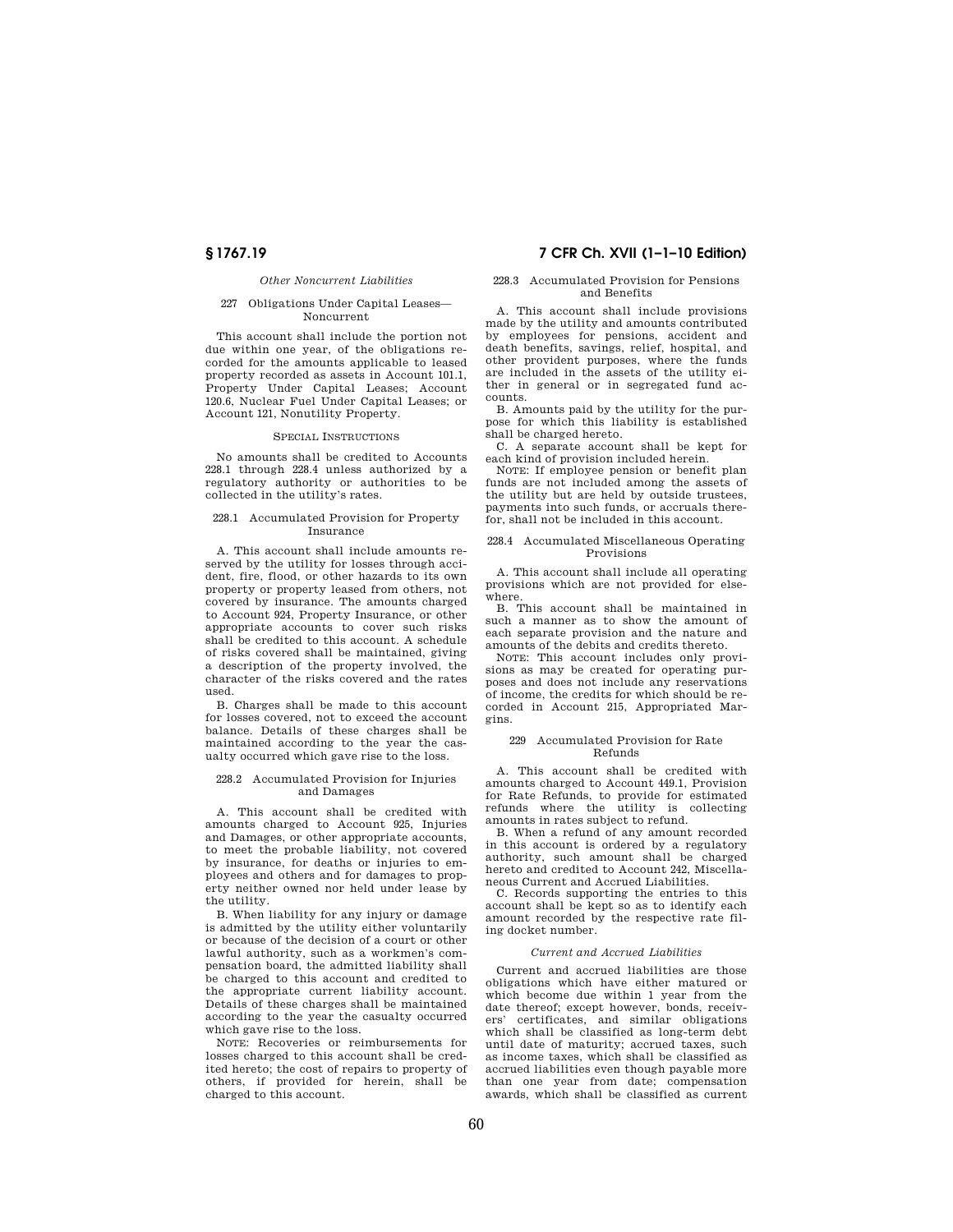liabilities regardless of date due; and minor amounts payable in installments which may be classified as current liabilities. If a liability is due more than 1 year from the date of issuance or assumption by the utility, it shall be credited to a long-term debt account appropriate for the transaction; except however, the current liabilities previously mentioned.

### 230 Asset Retirement Obligations

A. This account shall include the amount of liabilities for the recognition of asset retirement obligations related to electric utility plant and nonutility plant that gives rise to the obligations. This account shall be credited for the amount of the liabilities for asset retirement obligations with amounts charged to the appropriate electric utility plant accounts or nonutility plant account to record the related asset retirement costs.

B. The utility shall charge the accretion expense to Account 411.10, Accretion Expense, for electric utility plant, Account 413, Expenses for Electric Plant Leased to Others, for electric plant leased to others, or Account 421, Miscellaneous Nonoperating Income, for nonutility plant, as appropriate, and credit Account 230, Asset Retirement Obligations.

C. This account shall be debited with amounts paid to settle the asset retirement obligations recorded herein.

D. The utility shall clear from this account any gains or losses resulting from the settlement of asset retirement obligations in accordance with the instruction prescribed in Sec. 1767.15(y).

### 231 Notes Payable

This account shall include the face value of all notes, drafts, acceptances, or other similar evidences of indebtedness, payable on demand or within a time not exceeding 1 year from the date of issue, to other than associated companies.

### 232 Accounts Payable

A. This account shall include all amounts payable by the utility within 1 year, which are not provided for in other accounts.

B. Account 232 shall be subaccounted as follows:

- 232.1 Accounts Payable—General
- 232.2 Accounts Payable—RUS Construction
- 232.3 Accounts Payable—Other

233 Notes Payable to Associated Companies

This account shall include amounts owing to associated companies on notes, drafts, acceptances, or other similar evidences of indebtedness payable on demand or not more than 1 year from the date of issue or creation.

NOTE: Notes which are includible in Account 223, Advances from Associated Companies, shall be excluded from this account.

### 234 Accounts Payable to Associated Companies

This account shall include amounts owing to associated companies on open accounts payable on demand.

NOTE: Accounts which are includible in Account 223, Advances from Associated Companies, shall be excluded from this account.

### 235 Customer Deposits

This account shall include all amounts deposited with the utility by its customers as security for the payment of bills.

### 236 Taxes Accrued

A. This account shall be credited with the amount of taxes accrued during the accounting period, corresponding debits being made to the appropriate accounts for tax charges. Such credits may be based upon estimates, but from time to time during the year as the facts become known, the amount of the periodic credits shall be adjusted so as to include, as nearly as can be determined in each year, the taxes applicable thereto. Any amount representing a prepayment of taxes applicable to the period subsequent to the date of the balance sheet, shall be shown under Account 165, Prepayments.

B. If accruals for taxes are found to be insufficient or excessive, correction therefor shall be made through current tax accruals.

C. Accruals for taxes shall be based upon the net amounts payable after credit for any discounts, and shall not include any amounts for interest on tax deficiencies or refunds. Interest received on refunds shall be credited to Account 419, Interest and Dividend Income, and interest paid on deficiencies shall be charged to Account 431, Other Interest Expense.

D. Account 236 shall be subaccounted as follows:

236.1 Accrued Property Taxes

- 236.2 Accrued U.S. Social Security Tax—Unemployment
- 236.3 Accrued U.S. Social Security Tax— F.I.C.A.
- 236.4 Accrued State Social Security Tax— Unemployment
- 236.5 Accrued State Sales Tax—Consumers
- 236.6 Accrued Gross Revenue or Gross Receipts Tax
- 236.7 Accrued Taxes—Other

### 237 Interest Accrued

This account shall include the amount of interest accrued but not matured on all liabilities of the utility not including, however, interest which is added to the principal of the debt on which incurred. Supporting records shall be maintained so as to show the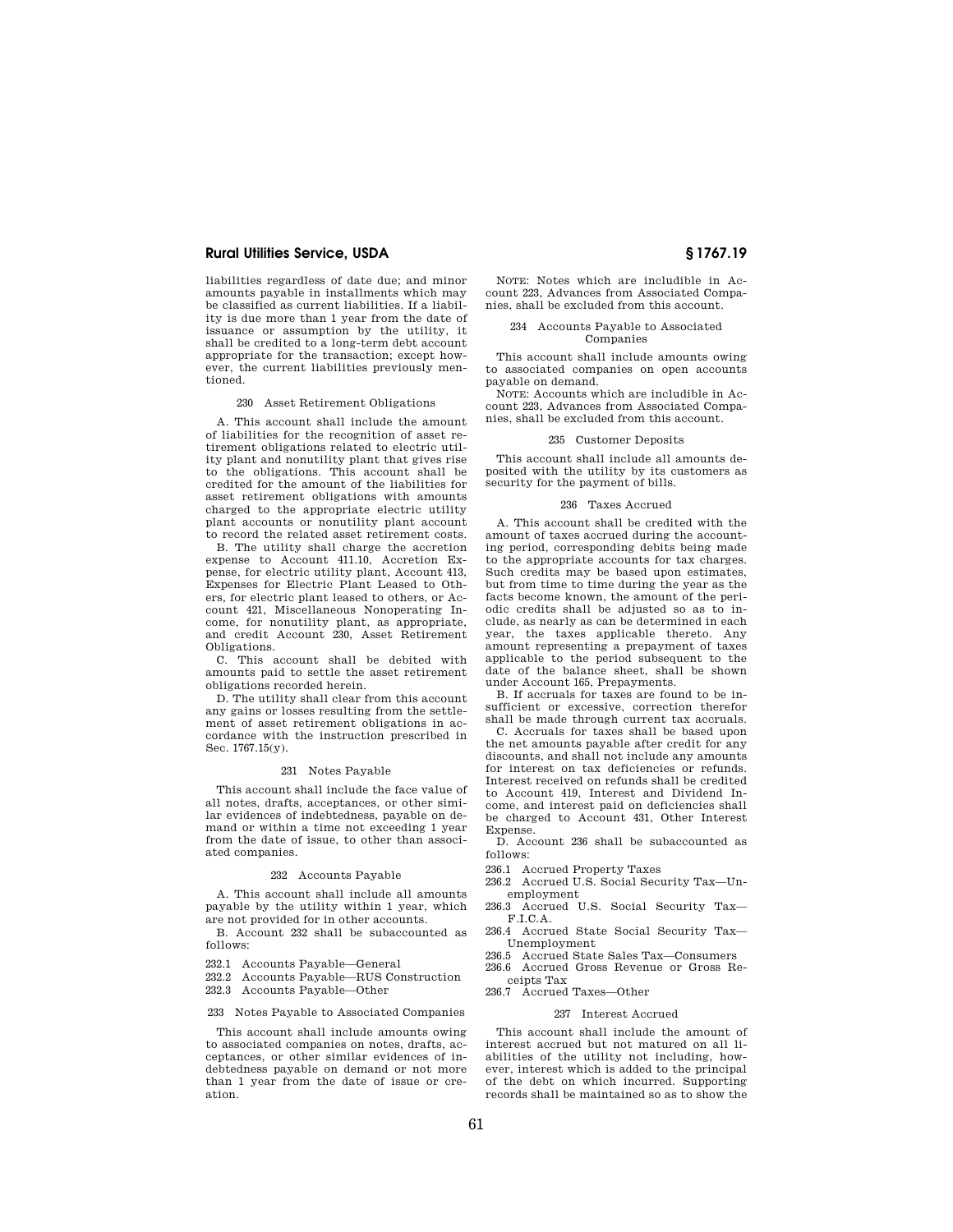amount of interest accrued on each obligation.

### 238 Patronage Capital and Patronage Refunds Payable

A. This account shall include the total amount of patronage capital authorized to be returned and paid to patrons.

B. Account 238 shall be subaccounted as follows:

238.1 Patronage Capital Payable

238.2 Patronage Refunds Payable

### 238.1 Patronage Capital Payable

This account shall include the amount of patronage capital which has been authorized to be returned to the patron.

### 238.2 Patronage Refunds Payable

This account shall include the amount of patronage refunds which have been authorized to be paid to patrons.

# 239 Matured Long-Term Debt

This account shall include the amount of long-term debt (including any obligation for premiums) matured and unpaid, without specific agreement for extension of the time of payment and bonds called for redemption but not presented.

### 240 Matured Interest

This account shall include the amount of matured interest on long-term debt or other obligations of the utility at the date of the balance sheet unless such interest is added to the principal of the debt on which incurred.

### 241 Tax Collections Payable

This account shall include the amount of taxes collected by the utility through payroll deductions or otherwise, pending transmittal of such taxes to the proper taxing authority.

NOTE: Do not include liabilities for taxes assessed directly against the utility which are accounted for as part of the utility's own tax expense.

# 242 Miscellaneous Current and Accrued Liabilities

A. This account shall include the amount of all other current and accrued liabilities not provided for elsewhere appropriately designated and supported so as to show the nature of each liability.

B. Account 242 shall be subaccounted as follows:

- 242.1 Accrued Rentals
- 242.2 Accrued Payroll

242.3 Accrued Employees' Vacations and Holidays

242.4 Accrued Insurance

242.5 Other Current and Accrued Liabilities

# **§ 1767.19 7 CFR Ch. XVII (1–1–10 Edition)**

# 242.1 Accrued Rentals

This account shall include unpaid joint use pole rentals and other rentals. The records supporting the entries to this account shall be maintained so as to show for each class of rental, the amount accrued, the basis for the accrual, the accounts to which charged, and the amount of rentals paid.

### 242.2 Accrued Payroll

This account shall include the accrued liability for salaries and wages at the end of an accounting period for which the appropriate expense or other accounts have been charged. This account is to be used whether salaries and wages are paid on a weekly, semimonthly, or monthly basis.

# 242.3 Accrued Employees' Vacations and Holidays

This account shall include the liability for accrued wages for employees' vacation, holidays, and sick leave.

# 242.4 Accrued Insurance

A. This account shall most commonly be used in case of workmen's compensation and public liability insurance for recording the excess amounts of earned premium over the advance premiums. Earned premiums are computed each month by applying the insurance rates to the actual payrolls.

B. Until the amount of the advance premiums is exhausted, the earned premium is credited to Account 165, Prepayments. Earned premiums in excess of the advance premiums are credited to this account.

# 242.5 Other Current and Accrued Liabilities

This account shall include current and accrued liabilities not provided for elsewhere.

### 243 Obligations Under Capital Leases— Current

This account shall include the portion, due within 1 year, of the obligations recorded for the amounts applicable to leased property recorded as assets in Account 101.1, Property Under Capital Leases; Account 120.6, Nuclear Fuel Under Capital Leases; or Account 121, Nonutility Property.

# 244 DERIVATIVE INSTRUMENT LIABILITIES

This account shall include the change in the fair value of all derivative instrument liabilities not designated as cash flow or fair value hedges. Account 426, Other Deductions, shall be debited or credited as appropriate with the corresponding amount of the change in the fair value of the derivative instrument.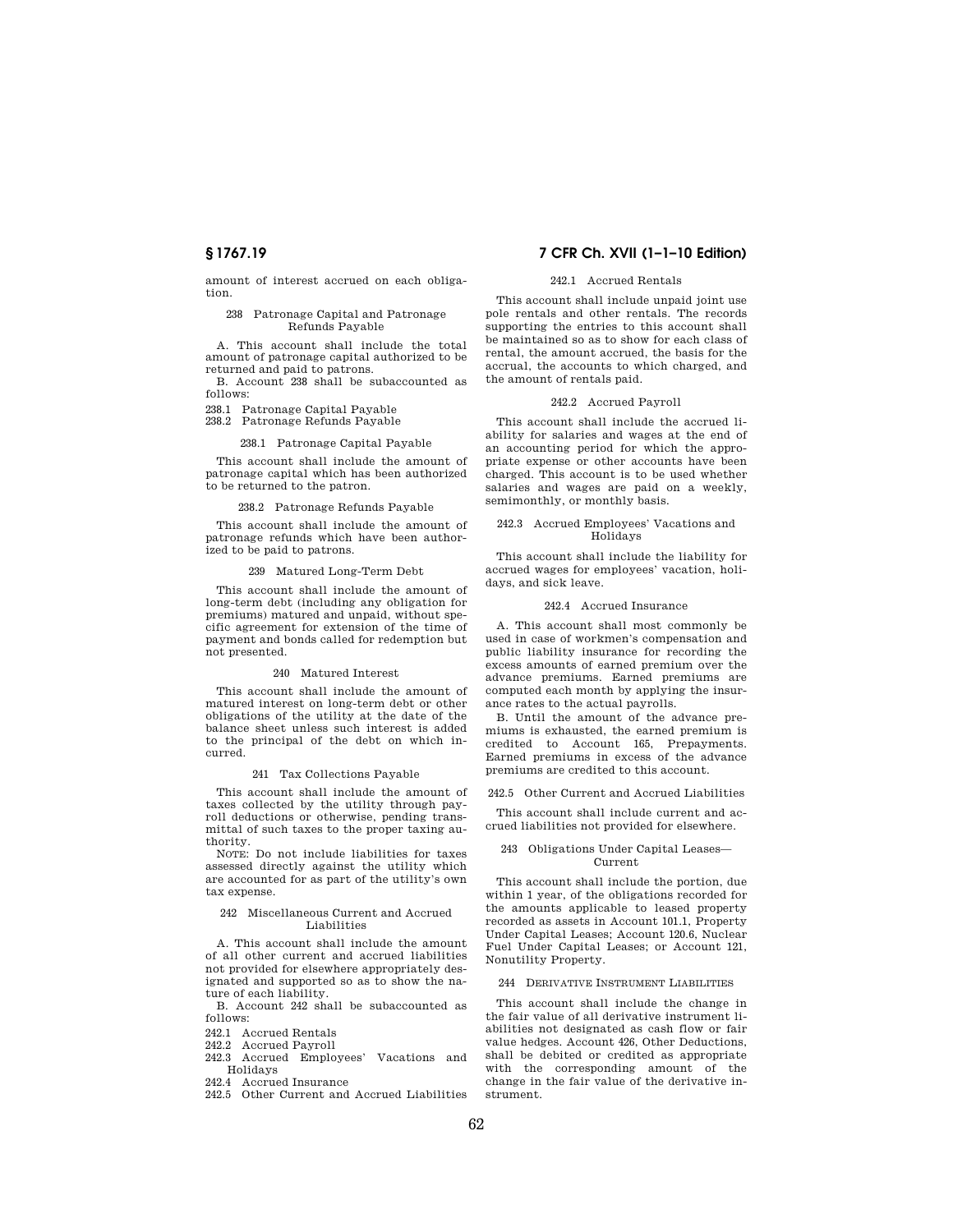### 245 DERIVATIVE INSTRUMENT LIABILITIES— HEDGES

A. This account shall include the change in the fair value of derivative instrument liabilities designated by the utility as cash flow or fair value hedges.

B. A utility shall record the change in the fair value of a derivative instrument liability related to a cash flow hedge in this account, with a concurrent charge to Account 209, Accumulated Other Comprehensive Income, with the effective portion of the derivative's gain or loss. The ineffective portion of the cash flow hedge shall be charged to the same income or expense account that will be used when the hedged item enters into the determination of net income.

C. A utility shall record the change in the fair value of a derivative instrument liability related to a fair value hedge in this account, with a concurrent charge to a subaccount of the asset or liability that carries the item being hedged. The ineffective portion or the fair value hedge shall be charged to the same income or expense account that will be used when the hedged item enters into the determination of net income.

### *Deferred Credits*

### 251 [Reserved]

### 252 Customer Advances for Construction

This account shall include consumer advances for construction which are to be refunded either wholly or in part. When a customer is refunded the entire amount to which he is entitled, according to the agreement or rule under which the advance was made, the balance, if any, remaining in this account shall be credited to the respective plant accounts.

### 253 Other Deferred Credits

This account shall include advance billings and receipts and other deferred credit items, not provided for elsewhere, including amounts which cannot be entirely cleared or disposed of until additional information has been received.

### 253.1 Other Deferred Credits—Consumers' Energy Prepayments

This account shall include the amount of advance payments made by consumers in connection with electric service.

### 254 Other Regulatory Liabilities

A. This account shall include the amounts of regulatory liabilities, not includible in other accounts, imposed on the utility by the ratemaking actions of regulatory agencies.

B. The amounts included in this account are to be established by those credits which would have been included in net income, or accumulated other comprehensive income, determinations in the current period under the general requirements of the Uniform System of Accounts but for it being probable that: (1) Such items will be included in a different period(s) for purposes of developing the rates that the utility is authorized to charge for its utility services; or (2) refunds to customers, not provided for in other accounts, will be required. When specific identification of the particular source of the regulatory liability cannot be made or when the liability arises from revenues collected pursuant to tariffs on file at a regulatory agency, Account 407.3, Regulatory Debits, shall be debited. The amounts recorded in this account generally are to be credited to the same account that would have been credited if included in income when earned except: (1) All regulatory liabilities established through the use of Account 407.3 shall be credited to Account 407.4, Regulatory Credits; and (2) in the case of refunds, a cash account or other appropriate account should be credited when the obligation is satisfied.

C. If it is later determined that the amounts recorded in this account will not be returned to customers through rates or refunds, such amounts shall be credited to Account 421, Miscellaneous Nonoperating Income, or Account 434, Extraordinary Income, as appropriate, in the year such determination is made.

D. The records supporting the entries to this account shall be kept in such a manner that the utility can furnish full information as to the nature and amount of each regulatory liability included in this account, including justification for inclusion of such amounts in this account.

### 255 Accumulated Deferred Investment Tax Credits

A. This account shall be credited with all investment tax credits deferred by companies which have elected to follow deferral accounting, partial or full, rather than recognizing, in the income statement, the total benefits of the tax credit as realized. After such election, a company may not transfer amounts from this account, except as authorized herein and in Account 411.4, Investment Tax Credit Adjustments, Utility Operations; Account 411.5, Investment Tax Credit Adjustments, Nonutility Operations; and Account 420, Investment Tax Credits, or with approval of RUS.

B. Where the company's accounting provides that investment tax credits are to be passed on to customers, this account shall be debited and Account 411.4 credited with a proportionate amount determined in relation to the average useful life of electric utility property to which the tax credits relate or such lesser period of time as allowed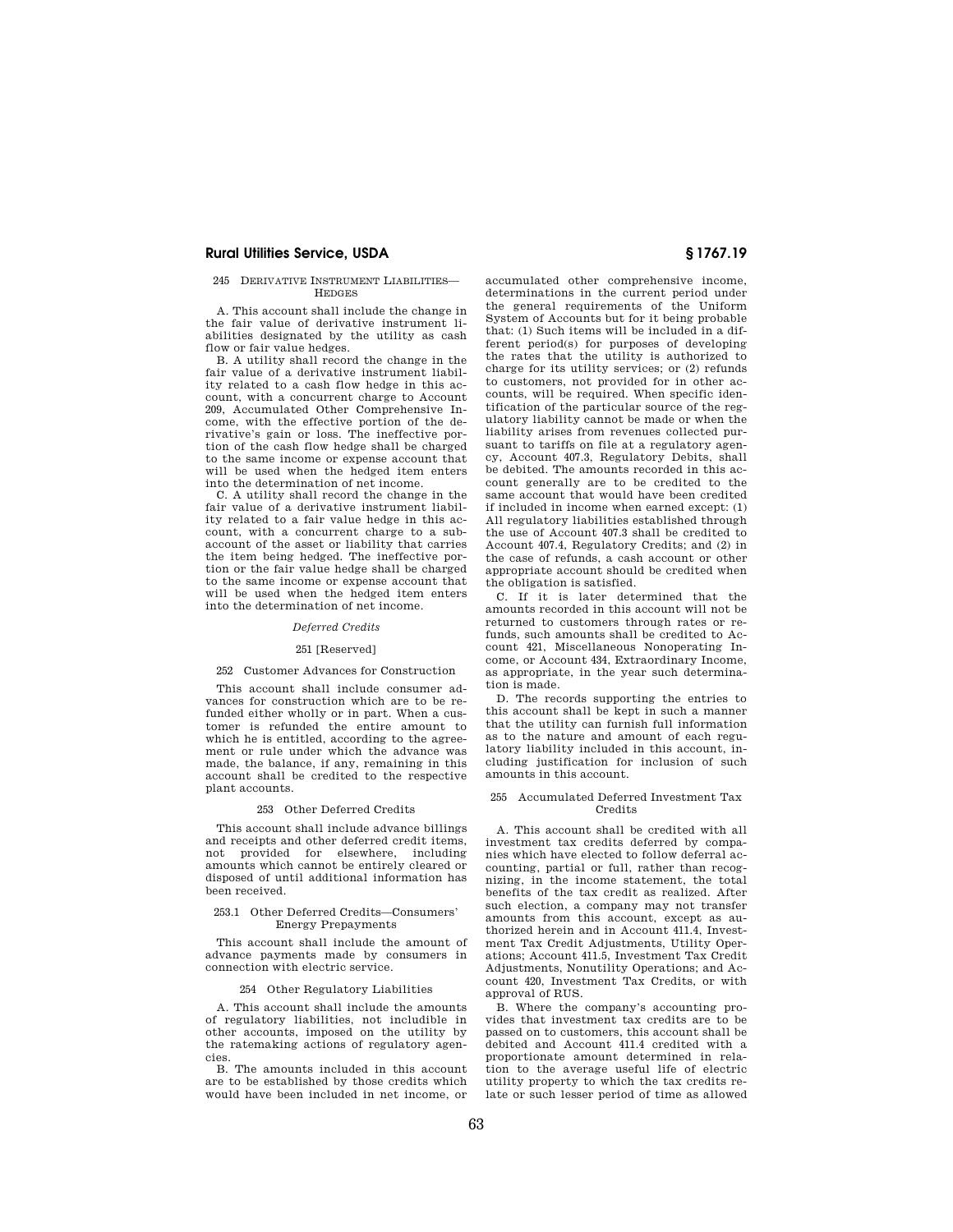by a regulatory agency having rate jurisdiction. If, however, the deferral procedure provides that investment tax credits are not to be passed on to customers, the proportionate restorations to income shall be credited to Account 420.

C. Subdivisions of this account, by department, shall be maintained for deferred investment tax credits that are related to nonelectric utility or other operations. Contra entries affecting such account subdivisions shall be appropriately recorded in Account 413, Expenses of Electric Plant Leased to Others; or Account 414, Other Utility Operating Income. Use of deferral or nondeferral accounting procedures adopted for nonelectric utility or other operations are to be followed on a consistent basis.

D. Separate records for electric and nonelectric utility or other operations shall be maintained identifying the properties giving rise to the investment tax credits for each year with the weighted-average service life of such properties and any unused balances of such credits. Such records are not necessary unless the tax credits are deferred.

### 256 Deferred Gains from Disposition of Utility Plant

This account shall include gains from the sale or other disposition of property previously recorded in Account 105, Electric Plant Held for Future Use, under the provisions of Paragraphs B, C, and D thereof, where such gains are significant and are to be amortized over a period of 5 years, unless otherwise authorized by RUS. The amortization of the amounts in this account shall be made by credits to Account 411.6, Gains from Disposition of Utility Plant. (See Account 105, Electric Plant Held for Future Use.)

# 257 Unamortized Gain on Reacquired Debt.

This account shall include the amounts of discount realized upon reacquisition or redemption of long-term debt. The amounts in this account shall be amortized in accordance with §1767.15 (q).

### SPECIAL INSTRUCTIONS

### *Accumulated Deferred Income Taxes*

Before using the deferred tax accounts provided below, refer to §1767.15 (r), Comprehensive Interperiod Income Tax Allocation. The text of these accounts are designed primarily to cover deferrals of Federal income taxes. However, they are also to be used when making deferrals of state and local income taxes. Utilities and licensees which, in addition to an electric utility department, have another utility department, gas or water and nonutility property, and which have deferred taxes on income with respect thereto shall separately classify such deferrals in the accounts provided below so as to allow ready

# **§ 1767.19 7 CFR Ch. XVII (1–1–10 Edition)**

identification of items relating to each utility deductions.

### 281 Accumulated Deferred Income Taxes— Accelerated Amortization Property

A. This account shall include tax deferrals resulting from adoption of the principles of comprehensive interperiod tax allocation described in §1767.15 (s) that relate to property for which the utility has availed itself of the use of accelerated (5-year) amortization of (1) certified defense facilities as permitted by Section 168 of the Internal Revenue Code, and (2) certified pollution control facilities as permitted by Section 169 of the Internal Revenue Code.

B. This account shall be credited and Account 410.1, Provision for Deferred Income Taxes, Utility Operating Income, or Account 410.2, Provision for Deferred Income Taxes, Other Income and Deductions, as appropriate, shall be debited with tax effects related to property described in Paragraph A above where taxable income is lower than pretax accounting income due to differences between the periods in which revenue and expense transactions affect taxable income and the periods in which they enter into the determination of pretax accounting income.

C. This account shall be debited and Account 411.1, Provision for Deferred Income Taxes—Credit, Utility Operating Income, or Account 411.2, Provision for Deferred Income Taxes-Credit, Other Income and Deductions, as appropriate, shall be credited with taxes related to property described in Paragraph A above where taxable income is higher than pretax accounting income due to differences between the periods in which revenue and expense transactions affect taxable income and the periods in which they enter into the determination of pretax accounting income.

D. The utility is restricted in its use of this account to the purposes set forth above. It shall not transfer the balance in this account or any portion thereof to retained earnings or make any use thereof except as provided in the text of this account without prior approval of RUS. Upon the disposition by sale, exchange, transfer, abandonment, or premature retirement of plant on which there is a related balance therein, this account shall be charged with an amount equal to the related income tax expense, if any, arising from such disposition and Account 411.1, Provision for Deferred Income Taxes— Credit, Utility Operating Income, or Account 411.2, Provision for Deferred Income Taxes— Credit, Other Income and Deductions, as appropriate, shall be credited. When the remaining balance, after consideration of any related income tax expense, is less than \$25,000, this account shall be charged and Account 411.1 or Account 411.2, as appropriate, credited with such balance. If after consideration of any related income tax expense, there is a remaining amount of \$25,000 or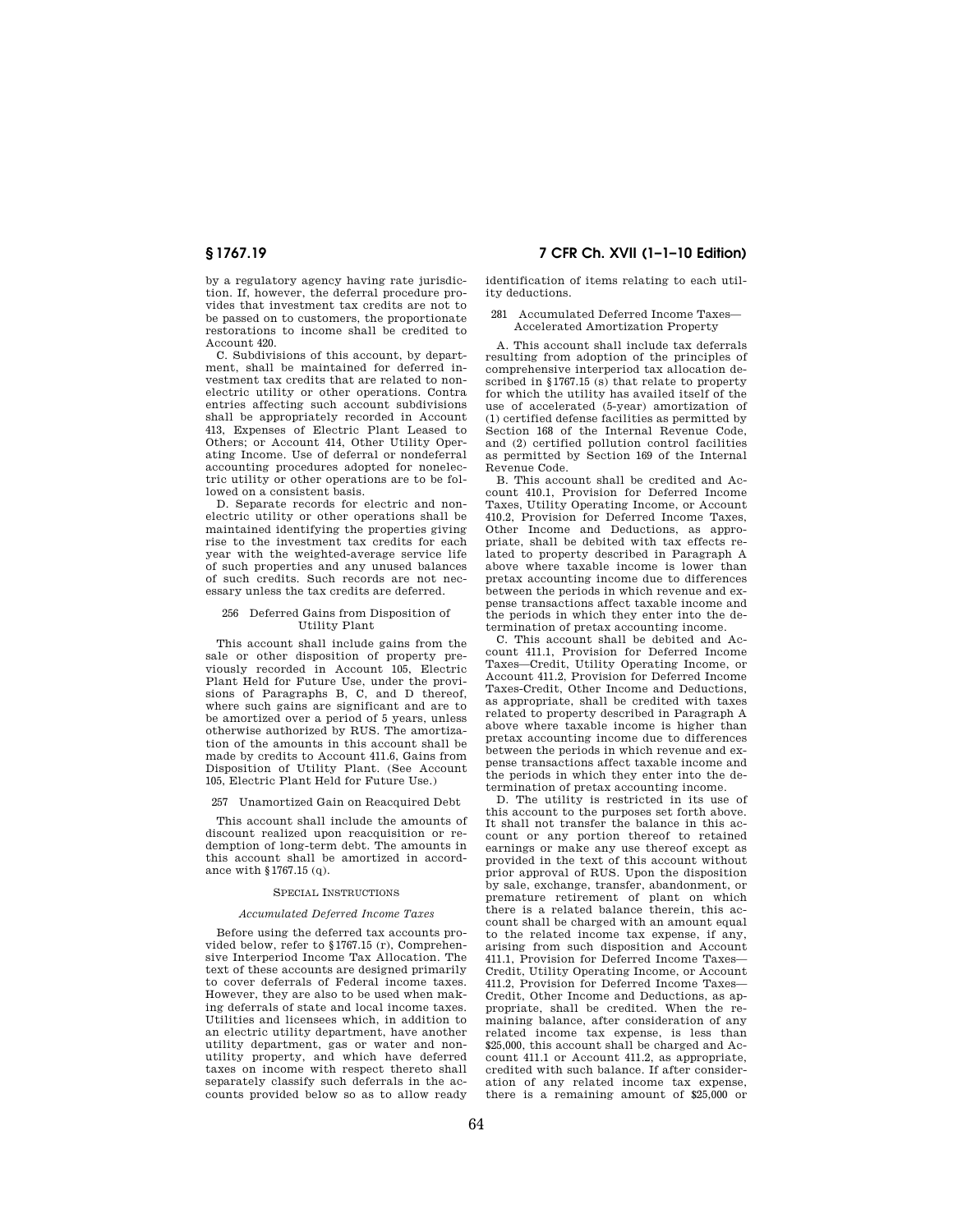more, RUS shall authorize or direct how such amount shall be accounted for at the time approval for the disposition of accounting is granted. When plant is disposed of by transfer to a wholly owned subsidiary, the related balance in this account shall also be transferred. When the disposition relates to retirement of an item or items under a group method of depreciation where there is no tax effect in the year of retirement, no entries are required in this account if it can be determined that the related balances would be necessary to be retained to offset future group item tax deficiencies.

### 282 Accumulated Deferred Income Taxes— Other Property

A. This account shall include the tax deferrals resulting from adoption of the principle of comprehensive interperiod income tax allocation described in §1767.15 (r) which are related to all property other than accelerated amortization property.

B. This account shall be credited and Account 410.1, Provision for Deferred Income Taxes, Utility Operating Income, or Account 410.2, Provision for Deferred Income Taxes, Other Income and Deductions, as appropriate, shall be debited with tax effects related to property described in Paragraph A above where taxable income is lower than pretax accounting income due to differences between the periods in which revenue and expense transactions affect taxable income and the periods in which they enter into the determination of pretax accounting income.

C. This account shall be debited and Account 411.1, Provision for Deferred Income Taxes—Credit, Utility Operating Income, or Account 411.2, Provision for Deferred Income Taxes—Credit, Other Income and Deductions, as appropriate, shall be credited with tax effects related to property described in Paragraph A above where taxable income is higher than pretax accounting income due to differences between the periods in which revenue and expense transactions affect taxable income and the periods in which they enter into the determination of pretax accounting income.

D. The utility is restricted in its use of this account to the purposes set forth above. It shall not transfer the balance in this account or any portion thereof to retained earnings or make any use thereof except as provided in the text of this account without prior approval of RUS. Upon the disposition by sale, exchange, transfer, abandonment, or premature retirement of plant on which there is a related balance herein, this account shall be charged with an amount equal to the related income tax expense, if any, arising from such disposition and Account 411.1, Provision for Deferred Income Taxes— Credit, Utility Operating Income, or Account 411.2, Provision for Deferred Income Taxes— Credit, Other Income and Deductions, shall

be credited. When the remaining balance after consideration of any related tax expenses, is less than \$25,000, this account shall be charged and Account 411.1 or Account 411.2, as appropriate, credited with such balance. If after consideration any related income tax expense, there a remaining amount of \$25,00 or more, RUS shall authorize or direct how such amount shall be accounted for at the time approval for the disposition of accounting is granted. When plant is disposed of by transfer to a wholly owned subsidiary, the related balance in this account shall also be transferred. When the disposition relates to retirement of an item or items under a group method of depreciation where there is no tax effect in the year of retirement, no entries are required in this account if it can be determined that the related balance would be necessary to be retained to offset future group item tax deficiencies.

### 283 Accumulated Deferred Income Taxes— Other

A. This account shall include all credit tax deferrals resulting from the adoption of the principles of comprehensive interperiod income tax allocation described in §1767.15 (r) other than those deferrals which are includible in Account 281, Accumulated Deferred Income Taxes—Accelerated Amortization Property, and Account 282, Accumulated Deferred Income Taxes—Other Property.

B. This account shall be credited and Account 410.1, Provision for Deferred Income Taxes, Utility Operating Income, or Account 410.2, Provision for Deferred Income Taxes, Other Income and Deductions, as appropriate, shall be debited with tax effects related to items described in Paragraph A above where taxable income is lower than pretax accounting income due to differences between the periods in which revenue and expense transactions affect taxable income and the periods in which they enter into the determination of pretax accounting income.

C. This account shall be debited and Account 411.1, Provision for Deferred Income Taxes—Credit, Utility Operating Income or Account 411.2, Provision for Deferred Income Taxes—Credit, Other Income and Deductions, as appropriate, shall be credited with tax effects related to items described in Paragraph A above where taxable income is higher than pretax accounting income due to differences between the periods in which revenue and expense transactions affect taxable income and the periods in which they enter into the determination of pretax accounting income.

D. Records with respect to entries to this account, as described above, and the account balance, shall be so maintained as to show the factors of calculation with respect to each annual amount of the item or class of items.